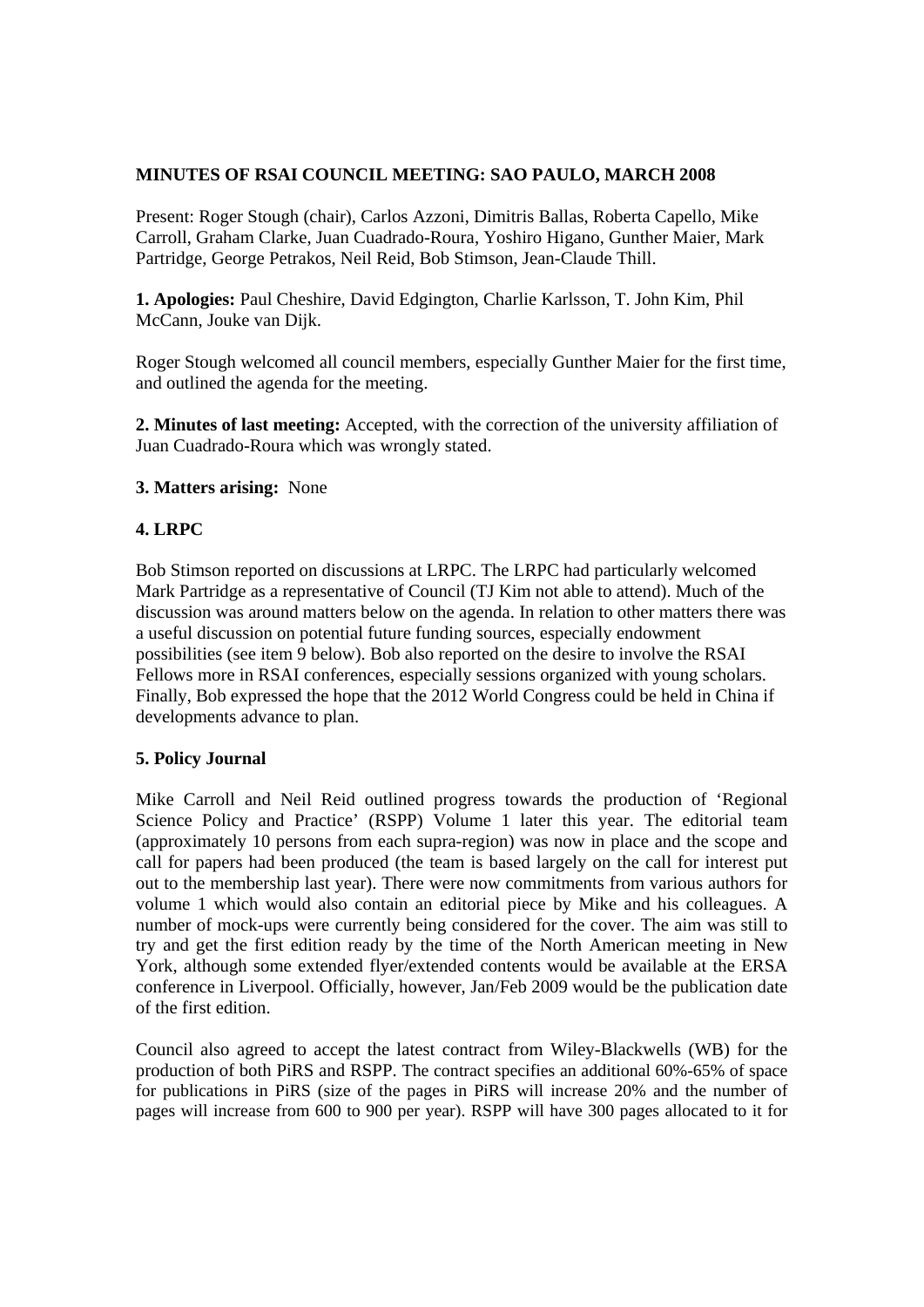each year of the first two years of the contract, and WB will continue to collect the 10 Euro capitation membership fee from the sections and operate the RSAI journal related web site.

#### **6. Papers in Regional Science**

Jouke van Dijk was unable to attend but Council considered a paper from Jouke which argued for an increase in editorial office expenses**.** The consensus view was that as PiRS is the flagship journal of RSAI, Council should support Jouke and his colleagues in their attempts to improve circulation and quality. However, it was agreed that in return Jouke be asked to produce some targets for the journal and that council monitor the future progress in attaining these over the next three years.

#### 7**. Executive Director's Report**

Graham Clarke reported that

i) the new Fellows for 2008 are:

T.R.Lakshmanan Daniel McMillen John McDonald Jan Oosterhaven Harry W. Richardson Roger Stough Takatoshi Tabuchi

Congratulations to one and all!

ii) Antoine Bailly had been awarded the 2008 Founder's medal – the Council gave its congratulations to Antoine

iii) Charlie Karlsson had been elected as Councillor at large for 2008-2010.

iv) Gunther Maier had agreed to Chair the Committee for the student prizes

v) From 2008 the new Trustees of the RSAI would be: Bob Stimson (Queensland), Peter Brown (Liverpool) and Andres Rodrigues-Pose (LSE), with Graham Clarke remaining in post. These new trustees were approached by the out-going trustees in line with regulations of the UK Charity Commission. Council thanked these persons for agreeing to take on this duty.

## 8. **NARSC and Latin America**

Jean-Claude Thill reported that NARSC has approved the formation of the new Regional Science of the Americas. The constitution is currently being changed accordingly (Thill and Azzoni). There would be a meeting in February 2009 in Cartegena in Columbia to launch the new Supra-region. It was hoped to attract 100/200 delegates.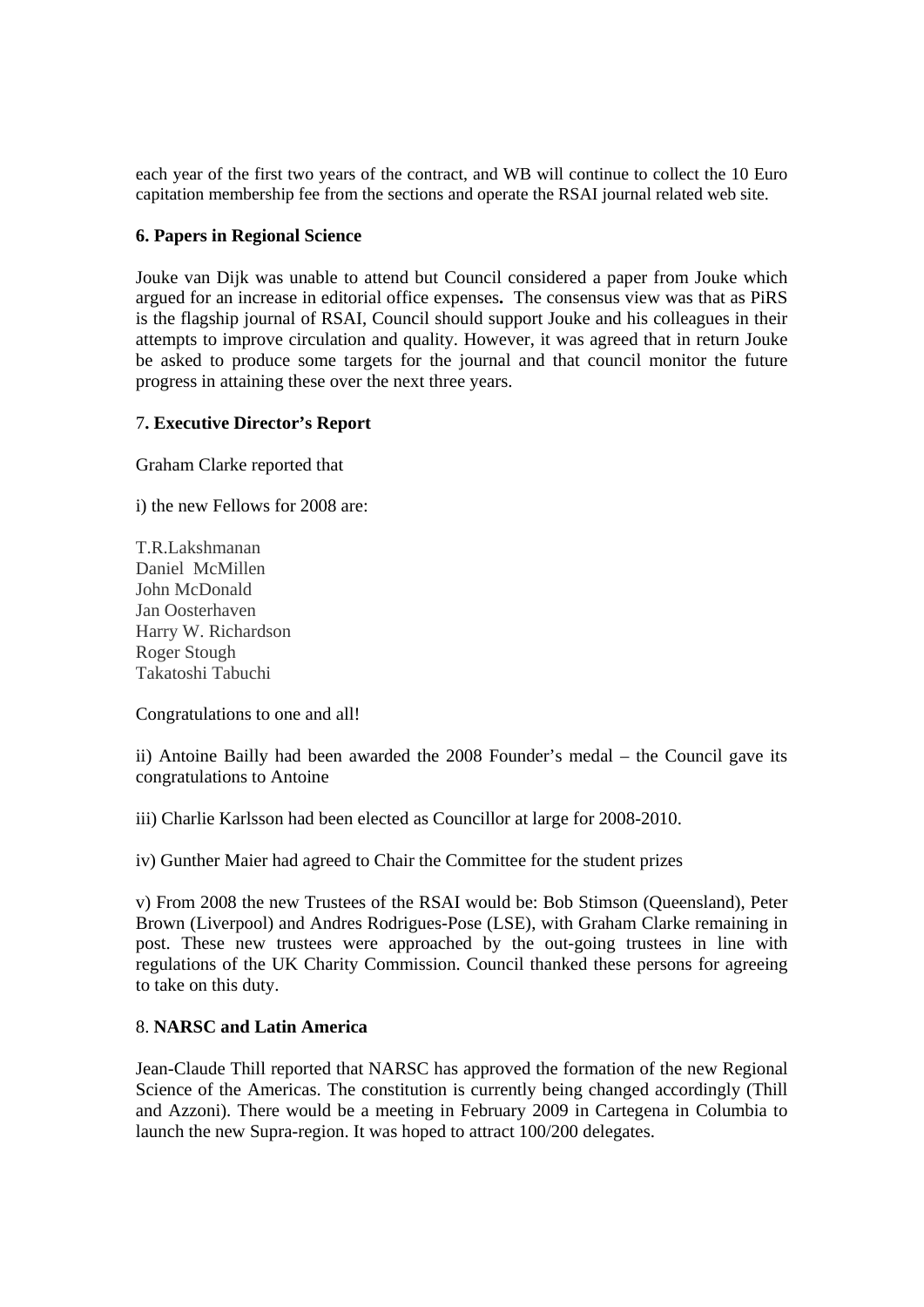It was also reported that a recent meeting in Buenos Aires of the potential new section in Argentina had gone very well and there was a lot of energy in this region. Yoshiro Higano and Jean-Claude Thill were encouraged to take this forward with the help of Juan Cuadrado-Roura who had done much to facilitate the meeting in Buenos Aires and regional science generally in South America..

Jean-Claude Thill and Roger Stough also reported on discussions with the Latin America and Caribbean Economics Association (LACEA) on potential future collaboration. To date joint sessions have been organized at the upcoming LACEA meeting. Roger Stough suggested that monies for young scholars to attend might be forthcoming from the World Bank and other groups.

## **9. Report on Forum for the Strategic Development of RSAI**

 Roger Stough reported on the meeting of the Forum (all Councillors and members of the LRPC were invited) which took place on Sunday  $16<sup>th</sup>$  March. Lots of good ideas were raised and these are summarized below with action points where appropriate:

- i) Peter Batey reflected on the development plan initiated in Charleston in 2001. He felt that RSAI had gone along way to implementing this plan with no little success. It was felt that there was a need, however, to build on this plan and create a new development plan for all RSAI members to see and follow over the next few years. The plan of the Royal statistical Society was mentioned as a good potential model to follow. Action: Sub-committee formed to work on the plan (STOUGH (CHAIR); CAPELLO (CO-CHAIR);CUADRADO ROURA, BATEY, T.J. KIM; THILL; AZZONI).
- ii) Branding was raised as an important issue. Recent conferences at Savannah and Sao Paulo had proved excellent in respect to RSAI and local branding. However, there is a need to produce a 'good practice guide' for the web and to send to all future conference organizers. Action: sub-committee formed to produce document on branding and web development (STOUGH, CLARKE (CHAIR), CAPELLO, REID; VAN DIJK; KARLSSON, THILL, YOSHIRO HIGANO)
- iii) The web was seen as an important tool to develop regional science. Graham Clarke reported on the transfer of the web to Leeds and the new developments and asked for particular suggestions for new web pages. The ability to browse key information in different languages was raised. Action: comment on web development to Graham Clarke who will explore multi-language text versions.
- iv) Sally Hardy, Executive Director of the Regional Studies Association (RSA), made a short presentation on possible future joint initiatives. These included joint sessions at RSA and RSAI conferences beginning with Liverpool 2008. She also outlined a specific proposal for a potential new journal aimed at postgraduate students. Action: It was agreed to form a sub-committee to take discussions onwards (STIMSON -CHAIR, PETRAKOS, CAPELLO, PARTRIDGE, STOUGH, BATEY).